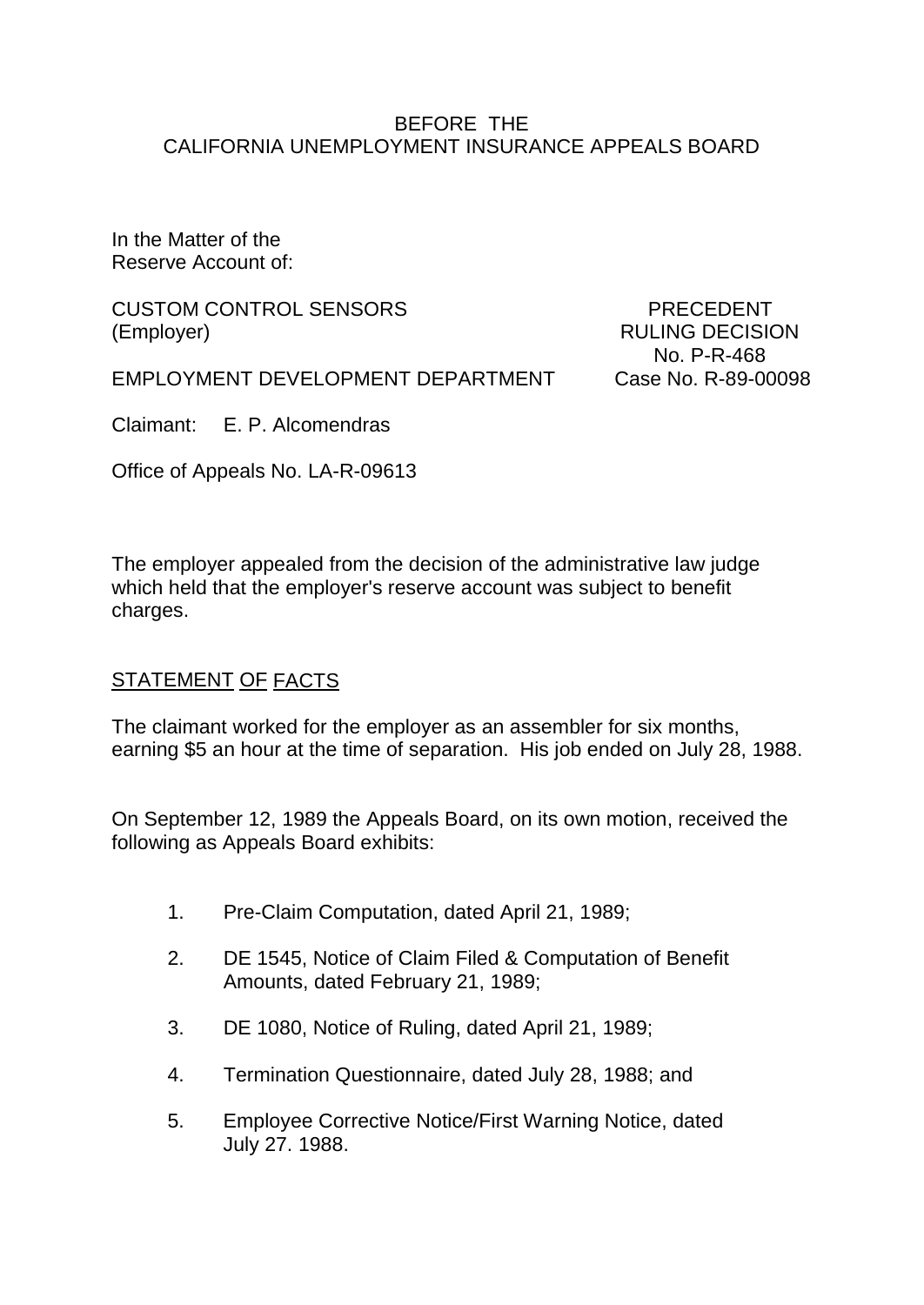The Appeals Board solicited, but did not receive, written argument from the parties on this case following its September 12, 1989 meeting. Based on the record before us, we make the following findings.

The claimant's supervisor gave the claimant a written warning on July 27, 1988 that his attendance had been unsatisfactory. The written warning explained to the claimant that he had failed to notify his supervisor the required minimum of one hour before the start of shift the previous two days, July 25 and July 26, that he was going to be unable to report for work. The claimant had received a verbal warning for the sane problem a month earlier. The written warning informed the claimant that he could be further disciplined for another similar violation of the employer's rules.

The claimant signed the written warning and agreed to its contents. He was given an opportunity to dispute the warning but did not do so.

The claimant arrived at work the next day, July 28, 1988, but resigned on thirty minutes' notice. He completed a termination questionnaire that day telling the employer in check-off boxes that he had another job at higher pay with fewer hours. He mentioned in response to a question about any unsatisfactory job conditions that he needed "more opportunity". He did not volunteer the identity of the new employer, and he did not answer a question about how much he would be earning there.

The claimant filed a new claim for unemployment insurance benefits effective January 1, 1989. Since some of the claimant's base period wages for that claim had been paid by this employer, approximately 40 percent of his total wage credits, the Department issued the employer a Notice of Claim Filed on February 21, 1989. The employer's agent submitted a timely response protesting charges to its reserve account, and questioned whether the claimant in fact had a definite starting date for this "alleged new job" at the time of the quit and whether the new job was indeed better. The protest also requested that the Employment Development Department furnish the name and address of the subsequent employer, and cited as authority sections 1095(c) and 1095(d) of the Unemployment Insurance Code.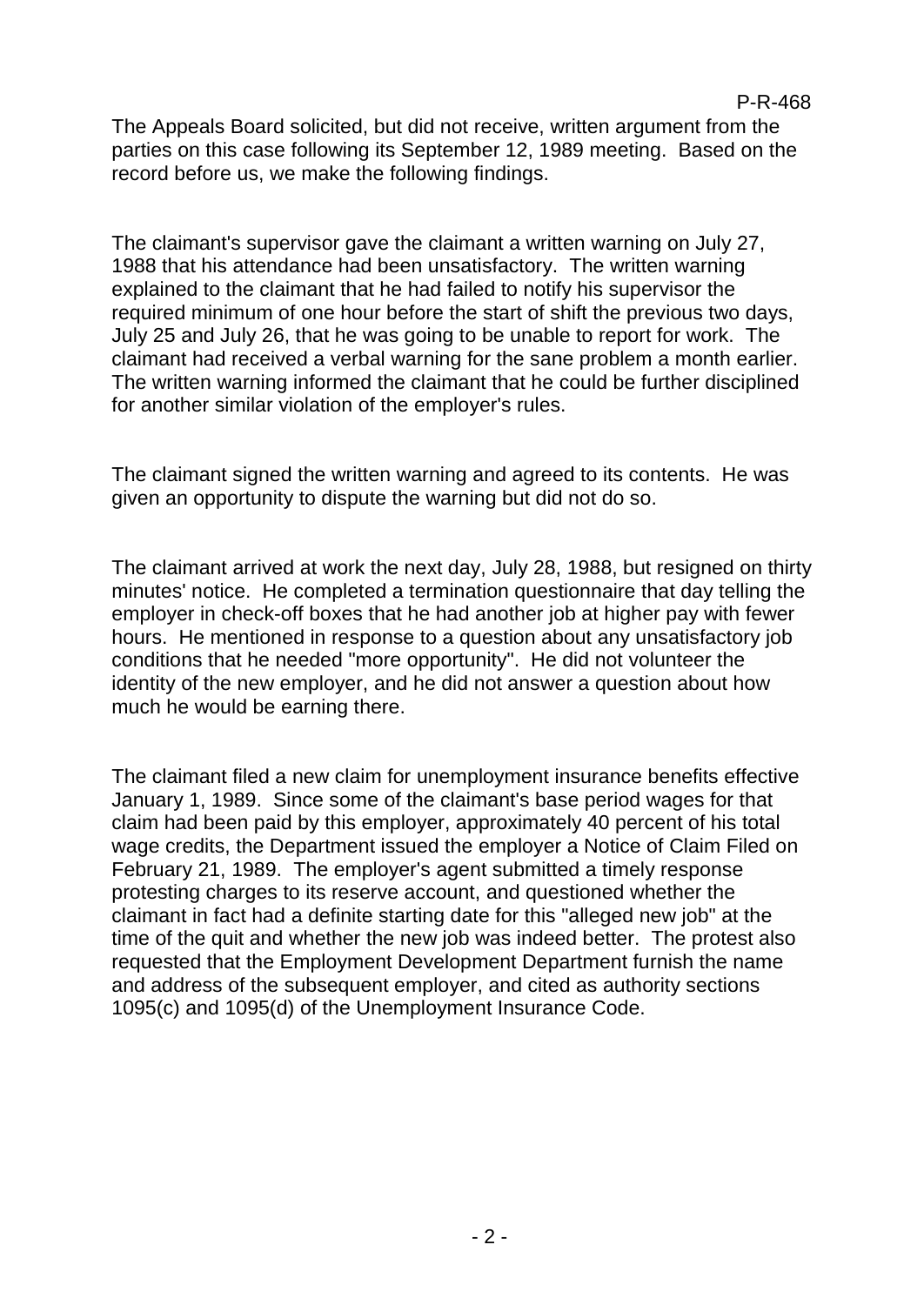The Department did not respond to the employer's request for information. The Department noted on April 21, 1989 in its DE 2403, Record of Claim Status Interview, that it was aware of several subsequent employers for the claimant between the date he resigned work with this employer and the effective date of the claim. The Department, however, could not determine which subsequent job the quit was for. The Department then concluded that there were insufficient facts to establish that the quit was without good cause, and an unfavorable ruling was issued to the employer the same day, April 21.

The Department was apparently obtaining its data on the claimant's subsequent employment from a pre-claim computation, a printout of which is in our record. That pre-claim computation identifies several employers for this claimant in the third quarter of 1988, during the lag period on this claim, by name and account number. The data from this pre-claim computation were not disclosed to the employer.

The employer filed a timely appeal from the unfavorable ruling, and a hearing was subsequently held on June 22, 1989. The employer's appeal repeated its request for information under section 1095 of the code. The Department neither acknowledged the request nor responded to it.

# REASONS FOR DECISION

Section 1032 of the California Unemployment Insurance Code provides that an employer's account shall be relieved of benefit charges if it is ruled under section 1030 or 1328 of the code that the claimant left the employer's employ voluntarily and without good cause.

The California Unemployment Insurance Appeals Board held in Precedent Decision P-B-27 that there is good cause for the voluntary leaving of work where the facts disclose a real, substantial, and compelling reason of such nature as would cause a reasonable person genuinely desirous of retaining employment to take similar action.

In Precedent Decision P-R-15, the Appeals Board held that where an employer introduces evidence of subsequent employment at a lower wage, the employer has thereby established a prima facie case of a leaving without good cause; and the burden of introducing further evidence to establish the claimant left with good cause shifts to the Department. If the Department produces no further evidence or insufficient evidence to establish the claimant left with good cause, the employer's account is relieved of benefit charges.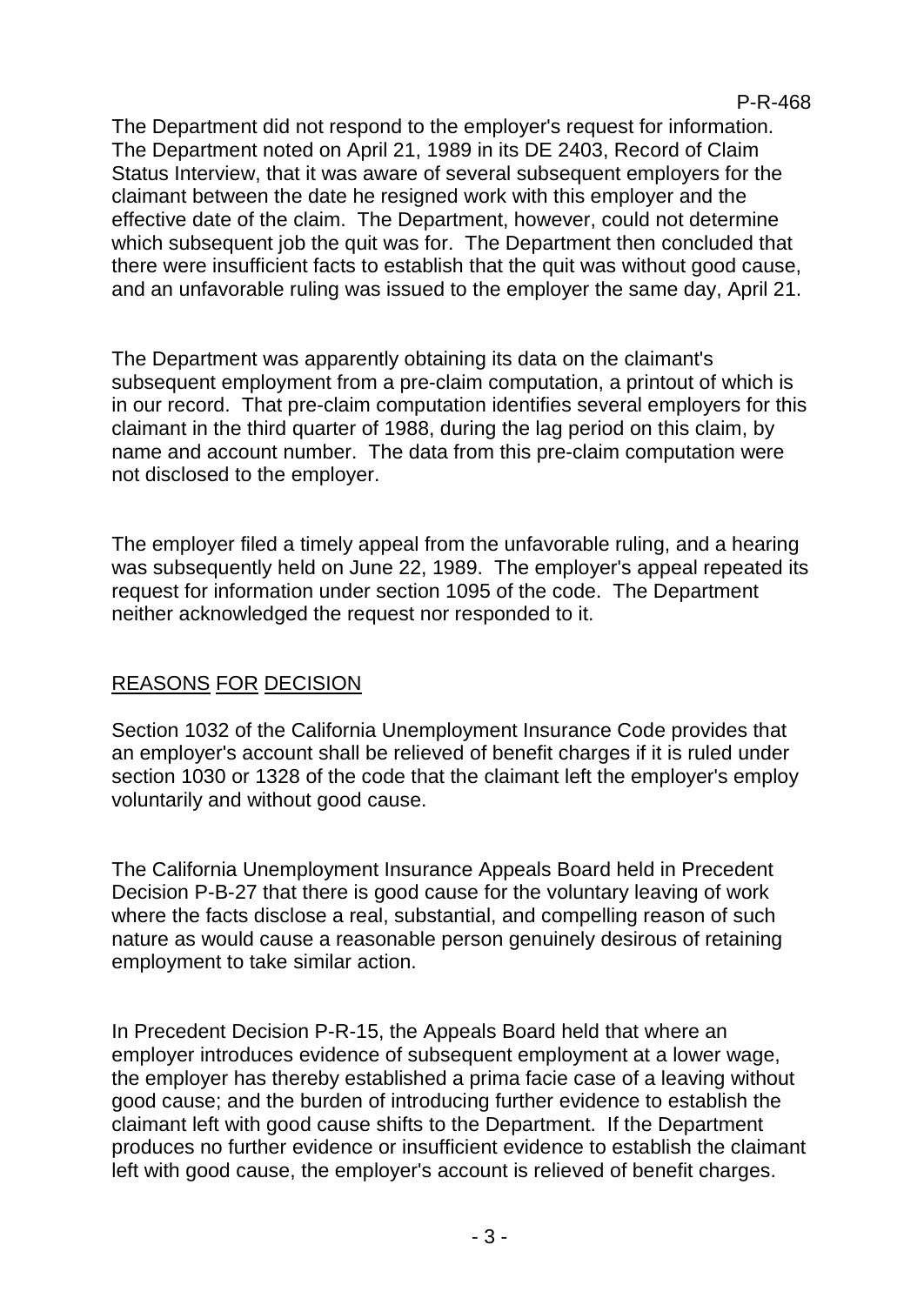In Precedent Decision P-R-376, the Appeals Board held the employer is entitled to a presumption that the claimant left its employ without good cause when in response to the employer's inquiry, the claimant refused to give any reason other than she was leaving for personal reasons, because the employer, in such a case, is not required to probe into those reasons.

In Precedent Decision P-B-228 the facts indicated that the claimant would probably have been discharged if she had not resigned, but the employer had taken no affirmative step to discharge her. The Appeals Board held that the claimant left her employment voluntarily and without good cause.

Subsections (c) and (d) of section 1095 of the Code provide in pertinent part that the Department shall permit the use of any information in its possession to the extent necessary for the purpose of furnishing an employer, or his or her authorized agent, with information to enable him or her to discharge fully his or her obligations or safeguard his or her rights under this division of the code. The Department shall also permit this use of information to enable an employer to receive a reduction in the contribution rate. (emphasis added)

The Court of Appeal in California Portland Cement Company v. California Unemployment Insurance Appeals Board (1960), 178 Cal. App. 2d 263, 3 Cal. Rptr. 37, dealt in passing with the consequences of the Department's failure to respond to a section 1095 request by an employer. Although the court noted that the employer in that case had made no such request, the court observed that if the request had been made it would have been the duty of the Department to have furnished the employer with all information in its possession bearing on the question whether the claimant quit his employment voluntarily and without good cause. Otherwise, said the court, ". . . a serious question of due process would be presented" (178 Cal. App. 2d. at 275).

Evidence code section 412 provides that less weight should be given to evidence that is offered when it was within the power of the party to produce stronger and more satisfactory evidence.

Evidence code section 413 provides that an inference can be drawn from a party's failure to explain or deny evidence against him or her or the party's wilful suppression of evidence related to the case.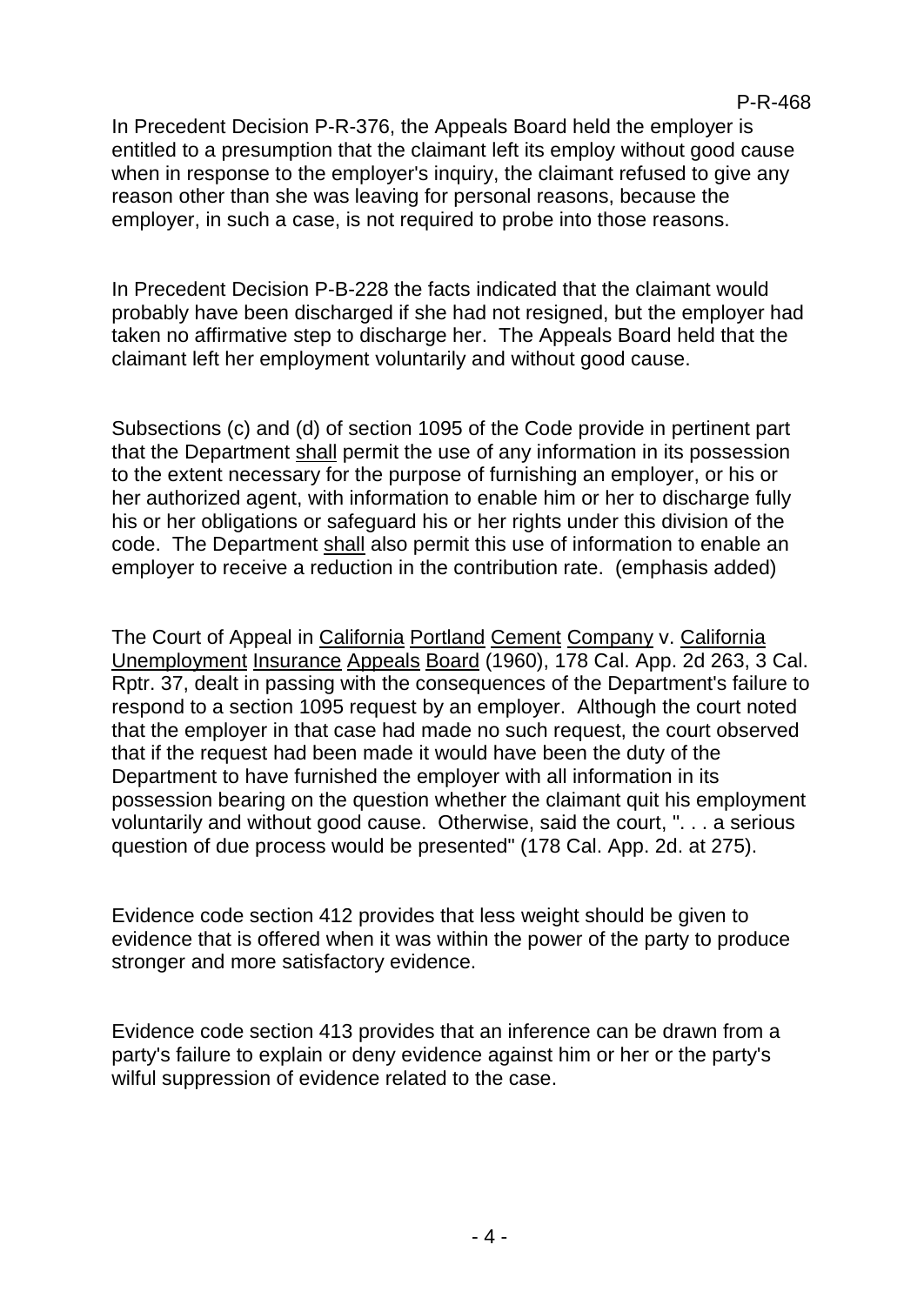Evidence code Section 664 provides that it is presumed that official duty has been regularly performed.

In Precedent Decision P-B-262, the Appeals Board held that under Evidence Code Section 664, it is presumed that the Department had reached its determination only after a careful investigation of the facts and that its official duty in determining the claimant's eligibility for benefits had been properly performed. It concluded that the employer had not met the burden of overcoming this presumption of regularity.

We are unwilling in this case to invoke the usual presumption that the Department's original examination of this matter was done only after a careful investigation of the facts and that its official duty was properly performed. The record reveals that one of several employers whose names and reserve account numbers appear on the pre-claim computation could have been the employer who hired the claimant after he quit work with this employer. Had the employer in this case been provided with the identity of these subsequent employers, this employer could have obtained such useful information as the new date of hire, the rate of pay, and any other information that might bear directly on whether in fact this claimant left work for better employment somewhere else.

Since the employer in this case twice requested this information from the Department well ahead of time, under a section of the code that was specifically designed by the Legislature to mandate the production of such discovery from the Department, we conclude that the Department's failure to provide this information violated the statutory mandate and constituted a denial of due process (see California Portland Cement, supra).

The importance of this employer having access to information potentially capable of reducing its reserve account exposure is heightened by the possibility that the claimant in this case resigned not because he had a better job, but because he had been disciplined again for his poor attendance. The former contention would probably result in an unfavorable ruling, but the latter would not.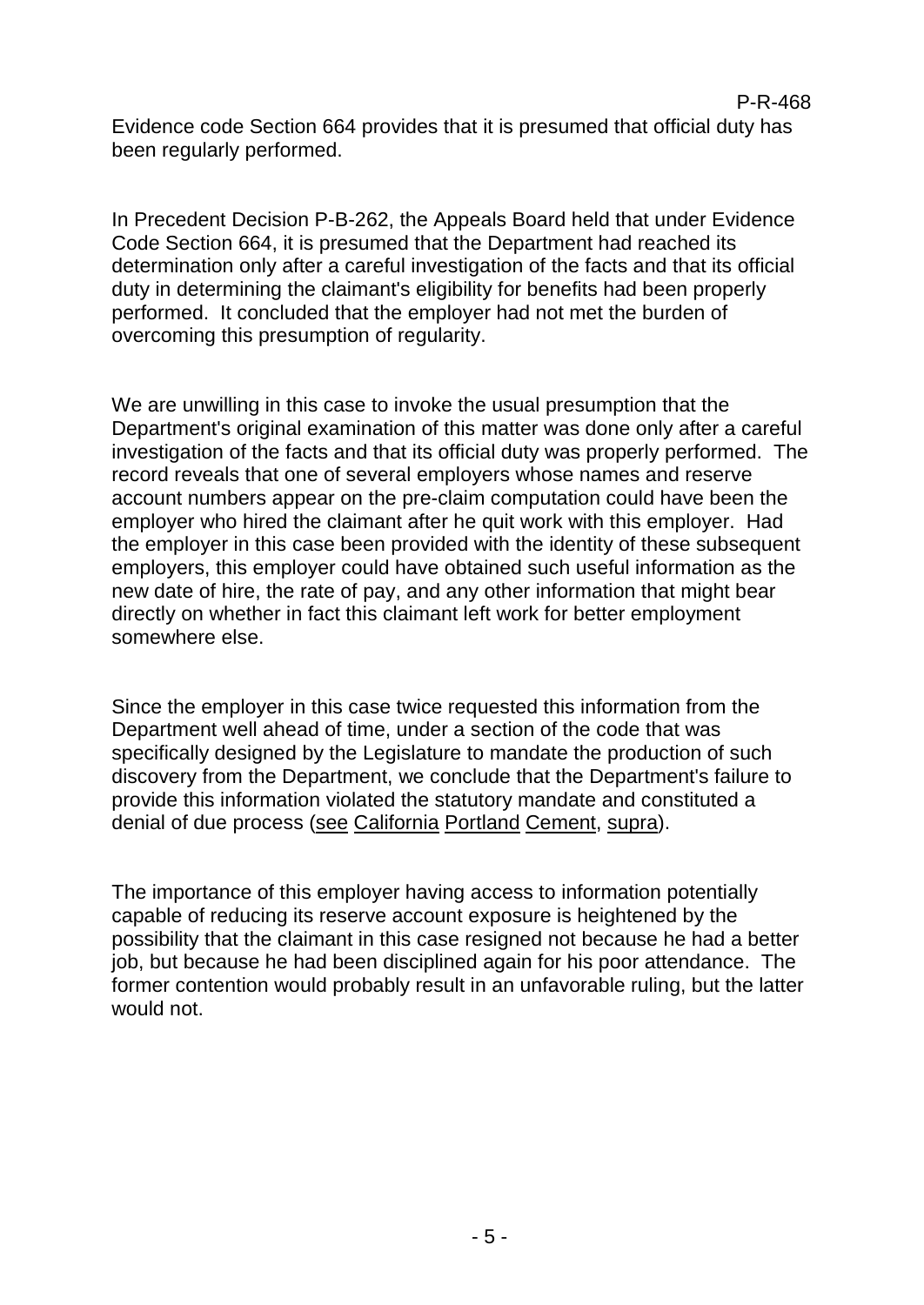We perceive no violation of confidentiality issue here (cf. Carleson v. Superior Court (1972), 27 Cal. App. 3d 1, 103 Cal. Rptr. 824), in view of the express language used by the Legislature to provide for this right of discovery.

We would not find a denial of due process on every set of facts in a ruling case brought before us. If, for example, it were apparent from the record that the claimant was discharged for an act of insubordination, the Department arguably would not have any information in its possession which would bear on that discharge, and the employer would still be required to meet its burden of proof in that situation. Similarly, if it were determined from the record that there was other significant evidence to show that, for example, the claimant left work with the interested employer in order to take a job with another employer at a substantial increase in salary, the fact that the Department had not at the same time complied with the employer's section 1095 request would not necessarily mean that the burden of proof had been shifted back to the Department.

In the case before us, however, the facts are clear. The employer requested that the Department comply with the mandates of section 1095 of the code. Prompt compliance by the Department would have produced, among other things, the identity or identities of the claimant's subsequent employer or employers. This would have enabled the employer to produce evidence at the hearing about whether in fact the claimant's subsequent work was a better job within the meaning of Precedent Decision P-R-15, assuming the claimant had another job at the ready on July 28, 1988, or, on the other hand, whether the claimant merely left work in response to a written reprimand and offered the excuse of other work as a pretext. Under these circumstances, we think that the Department's noncompliance with section 1095 of the code requires that a favorable ruling issue to the employer.

We therefore hold that where an employer submits a written section 1095 request to the Department for claim information within the Department's possession which has a reasonable potential for reducing the employer's contribution rate, and where the Department fails to comply with that request, the employer is entitled to a favorable ruling.